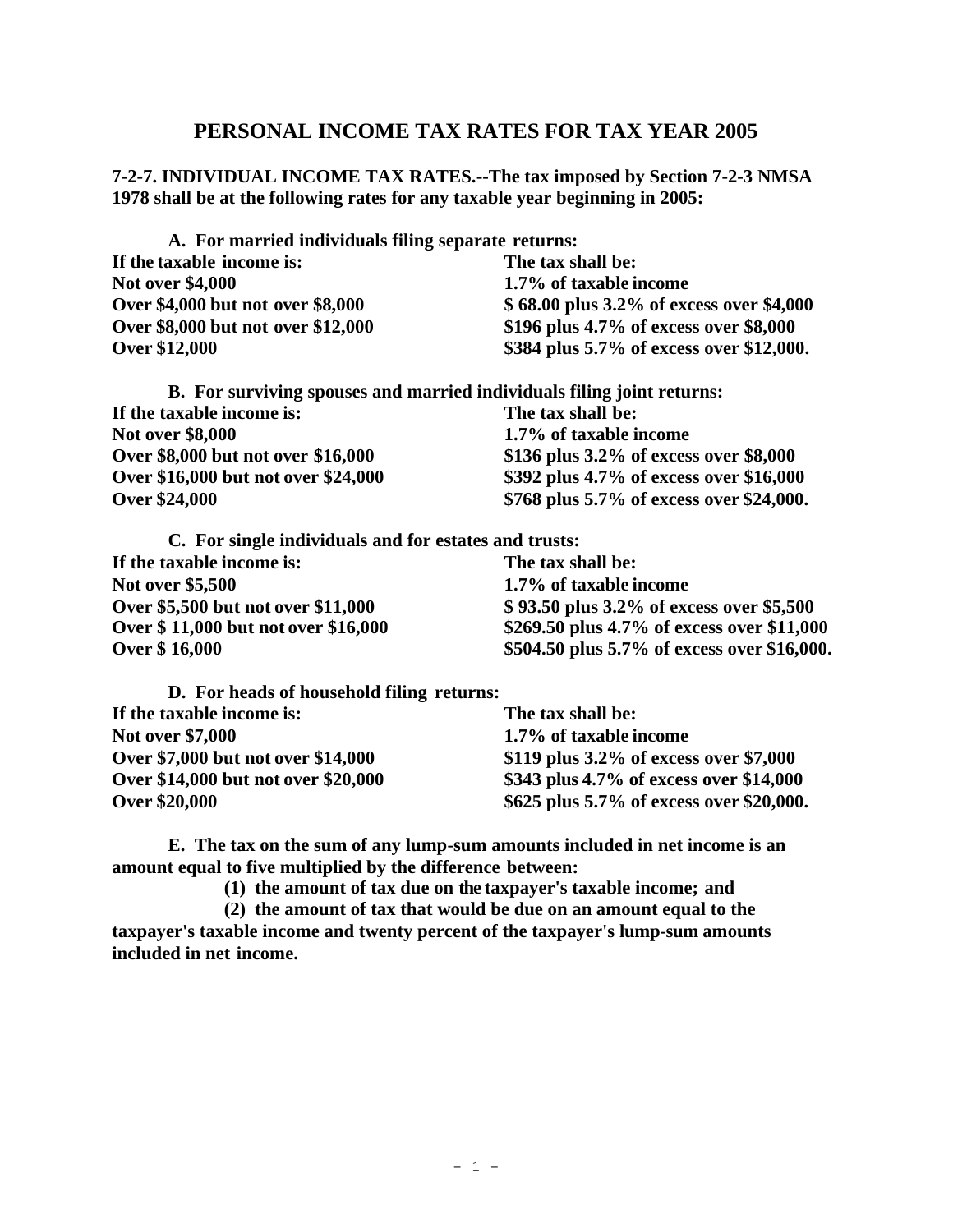## **PERSONAL INCOME TAX RATES FOR TAX YEARS 2006 AND 2007**

**7-2-7. INDIVIDUAL INCOME TAX RATES.--The tax imposed by Section 7-2-3 NMSA 1978 shall be at the following rates for taxable years beginning in 2006 or 2007:**

| A. For married individuals filing separate returns: |                                          |
|-----------------------------------------------------|------------------------------------------|
| If the taxable income is:                           | The tax shall be:                        |
| <b>Not over \$4,000</b>                             | 1.7% of taxable income                   |
| Over \$4,000 but not over \$8,000                   | \$68.00 plus 3.2% of excess over \$4,000 |
| Over \$8,000 but not over \$12,000                  | \$196 plus 4.7% of excess over \$8,000   |
| <b>Over \$12,000</b>                                | \$384 plus 5.3% of excess over \$12,000. |

**B. For heads of household, surviving spouses and married individuals filing joint returns:**

| If the taxable income is:           | The tax shall be:                         |
|-------------------------------------|-------------------------------------------|
| <b>Not over \$8,000</b>             | 1.7% of taxable income                    |
| Over \$8,000 but not over \$16,000  | \$136 plus $3.2\%$ of excess over \$8,000 |
| Over \$16,000 but not over \$24,000 | \$392 plus 4.7% of excess over \$16,000   |
| <b>Over \$24,000</b>                | \$768 plus 5.3% of excess over \$24,000.  |

| C. For single individuals and for estates and trusts: |                                             |
|-------------------------------------------------------|---------------------------------------------|
| If the taxable income is:                             | The tax shall be:                           |
| <b>Not over \$5,500</b>                               | 1.7% of taxable income                      |
| Over \$5,500 but not over \$11,000                    | \$93.50 plus 3.2% of excess over \$5,500    |
| Over \$11,000 but not over \$16,000                   | \$269.50 plus 4.7% of excess over \$11,000  |
| <b>Over \$16,000</b>                                  | \$504.50 plus 5.3% of excess over \$16,000. |

**D. The tax on the sum of any lump-sum amounts included in net income is an amount equal to five multiplied by the difference between:**

**(1) the amount of tax due on the taxpayer's taxable income; and**

**(2) the amount of tax that would be due on an amount equal to the taxpayer's taxable income and twenty percent of the taxpayer's lump-sum amounts included in net income.**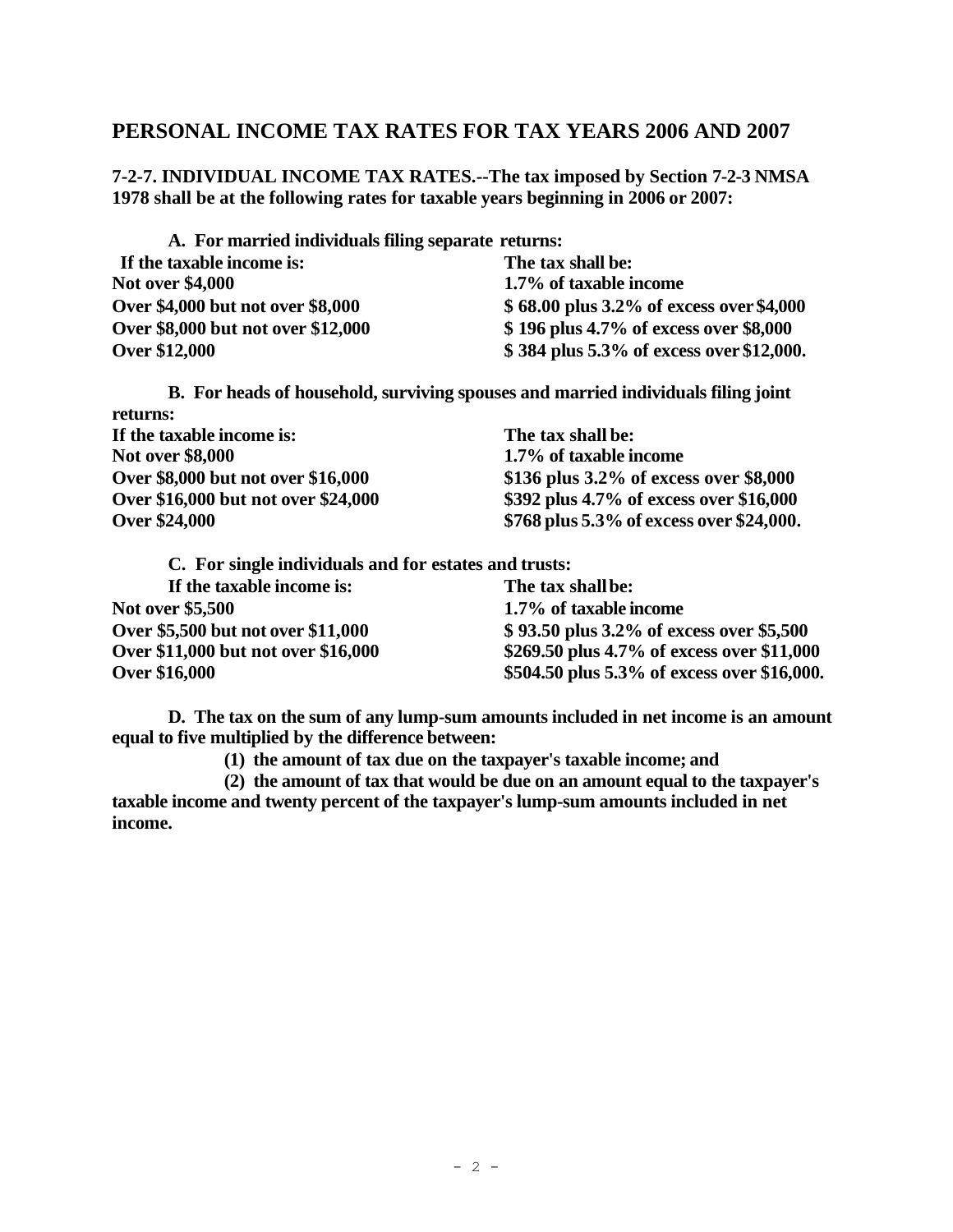## **PERSONAL INCOME TAX RATES FOR TAX YEAR 2008 AND SUBSEQUENT TAX YEARS**

**7-2-7. INDIVIDUAL INCOME TAX RATES.--The tax imposed by Section 7-2-3 NMSA 1978 shall be at the following rates for any taxable year beginning on or after January 1, 2008:**

**A. For married individuals filing separate returns: If the taxable income is: The tax shall be: Not over \$4,000 1.7% of taxable income Over \$4,000 but not over \$8,000 \$ 68.00 plus 3.2% of excess over \$4,000 Over \$8,000 but not over \$12,000 \$196 plus 4.7% of excess over \$8,000 Over \$12,000 \$384 plus 4.9% of excess over \$12,000.**

**B. For heads of household, surviving spouses and married individuals filing joint returns: If the taxable income is: The tax shall be: Not over \$8,000 1.7% of taxable income Over \$8,000 but not over \$16,000 \$136 plus 3.2% of excess over \$8,000** 

**Over \$16,000 but not over \$24,000 \$392 plus 4.7% of excess over \$16,000 Over \$24,000 \$768 plus 4.9% of excess over \$24,000.**

**C. For single individuals and for estates and trusts:**

| If the taxable income is:           | The tax shall be:                           |
|-------------------------------------|---------------------------------------------|
| <b>Not over \$5,500</b>             | 1.7% of taxable income                      |
| Over \$5,500 but not over \$11,000  | \$93.50 plus 3.2% of excess over \$5,500    |
| Over \$11,000 but not over \$16,000 | \$269.50 plus 4.7% of excess over \$11,000  |
| <b>Over \$16,000</b>                | \$504.50 plus 4.9% of excess over \$16,000. |

**D. The tax on the sum of any lump-sum amounts included in net income is an amount equal to five multiplied by the difference between:**

**(1) the amount of tax due on the taxpayer's taxable income; and**

**(2) the amount of tax that would be due on an amount equal to the taxpayer's taxable income and twenty percent of the taxpayer's lump-sum amounts included in net income.**